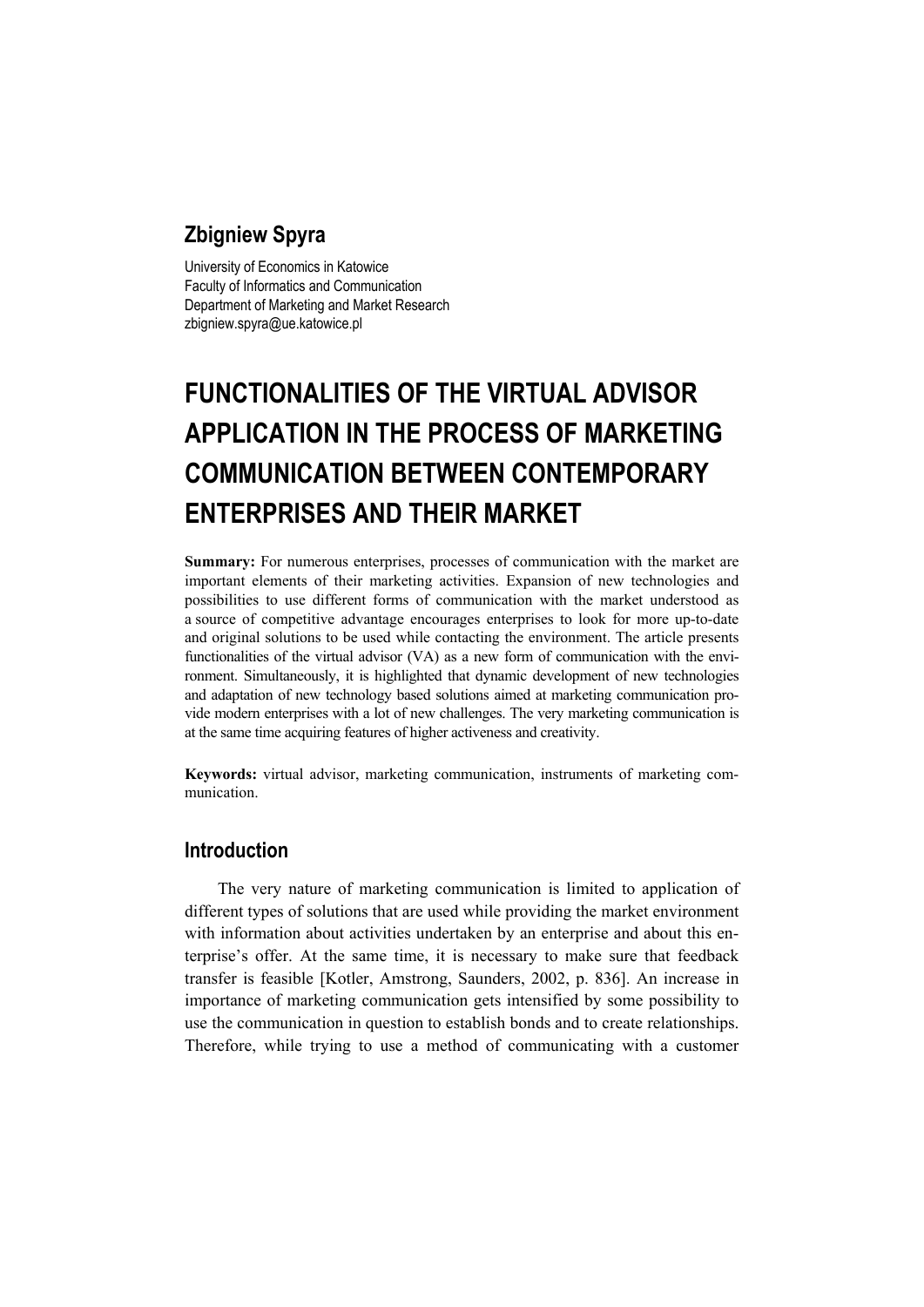(broadly understood as the market) as a source of competitive advantage, contemporary enterprises more and more frequently look for alternative forms of communication, thus employing more and more up-to-date and original solutions. These solutions make up elements of comprehensively understood marketing innovations. According M. Porter, any success observed on the contemporary market will only belong to enterprises that are able to recognise and adapt new technologies as new opportunities to function on the market in question [Porter, 2001]. Similar conclusions result from the research undertaken by the Economist Intelligence Unit, according to which more and more enterprises believe that their models of functioning, particularly in the context of customer service, sale and marketing, will be mostly affected by operational changes resulting from new technological solutions<sup>1</sup>. The article aims at presenting possibilities of using a solution of the Virtual Advisor (VA) as a new form of communication with the environment. Additionally, some influence of technological changes on the manner and scale of communication is to be identified. Article considerations are based on domestic and foreign relevant literature, own observations, up-to-date research results and examples of VA application in business practice.

#### **1. Virtual Advisor – solution essence and application possibilities**

 $VA<sup>2</sup>$  is a computer program based on the artificial intelligence methods and techniques<sup>3</sup>, enabling an 'intelligent' conversation with a user in a natural language. It is placed in the form of a virtual character at service websites. It is equipped with speech synthesis and character visualization, and in more elaborate versions there are also elements such as a speech recognition module or a module tracking a human (user's) eye. Its job is to give customers information, carry out conversations and act as a 'living' consultant. The function of conducting a conversation makes VA to carry it out on every topic connected with

<sup>1</sup> Global Study Reveals Customer Empowerment as Chief Driver of Online Business Through 2013 [from Kotler, Caslione, 2009, pp. 53-54].

In the literature VA is designated by many notions. In English there are about 30 different designations, e.g. chatbot, chatterbot, conversational agent, virtual agent, virtual assistant, virtual human. In some designations there are included VA characteristics, e.g. interactive virtual agent (IVA) or virtual digital assistant (VDA). In the paper, the notion of a virtual advisor (interlocutor) is used interchangeably with a chatbot.

Artificial Intelligence (AI) is considered the most common field of computer science including problem solving methods modelled on the natural activities and human cognitive processes simulated by computer programs. Moreover, it raises fascination and controversy among many representatives of other branches of knowledge (philosophers, psychologists, physicians, mathematicians, etc.). In this respect, it can be concluded that it is interdisciplinary [see: Rutkowski, 2009, p. 6].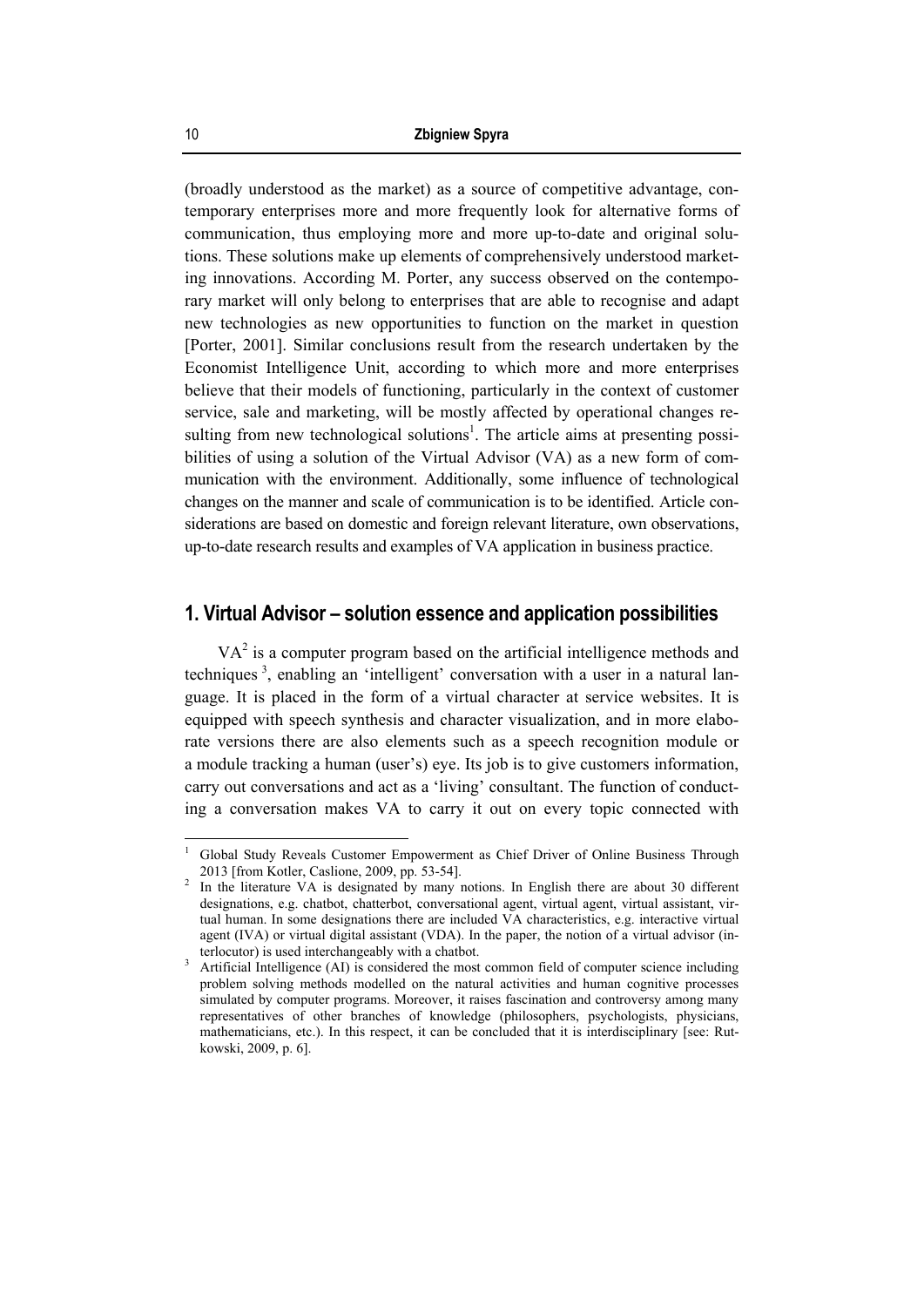a company line of business. For this purpose VA uses a knowledge base on a company, its product range, etc. It has also a possibility of gaining information form external sources (other databases, search engines, information websites). There are many other VA abilities, such as: possibility of memorising its interlocutors, the ability to learn from its interlocutors, autonomy based on independent initiation and self-control of own actions, as well as the ability to such a conduct which is goal oriented.

VA solutions are undergoing constant evolution. Their genesis goes back to the 1950s<sup>4</sup>. Eliza is commonly believed to be the first  $VA - a$  computer program written in 1966 by J. Weizenbaum from the Massachusetts Institute of Technology. The conversational Eliza was created as the result of the project of human- -computer communication (CMC project – Computer Mediated Communications). Its job was mainly to show the possibilities of natural language processing in a computer system. The program allowed to communicate with the user via natural language and was designed to simulate the psychotherapeutic session [Weizenbaum, 1966]<sup>5</sup> In Poland, the first virtual interlocutor – Marysia – was created in 1973 at the University of Warsaw and another in 1977 – Teresa – at AGH in Krakow [www 5]<sup>6</sup>. The first commercial chatterbot was created by the German company Kiwilogic.com AG in 1997. In turn, the first successful commercial launch of chatbot in Poland was made by Fido company in 2001, using for this purpose the license of the above-mentioned German company.

The year 2000 and the creation of A.L.I.C.E program (Artificial Linguistic Internet Computer Entity)<sup>7</sup> turned out to be a breakthrough in the VA develop-

 4 The inspiration for the development of VA was the article *Computing machinery and intelligence* by A. Turing [www 9] and a test, proposed by him in 1950, that had indirectly prove the ability of intelligent machines through effective pretending to be a human in a conversation via text terminal.

It is worth noting that although the program consisted of only 240 lines of code, it was able to understand the structure of questions, analyse keywords and formulate questions based on them, as some psychiatrists suggested that it may even be an acceptable alternative to psychological therapy. This situation inspired Wizenbaum to undertake considerations of the philosophical as-

pects related to the mechanization of human traits and abilities.<br><sup>6</sup> Teresa – a conversational agent was a kind of response to Eliza from MIT and, like the prototype, it served as a program that simulates a psychiatrist.

 $T$  The creator of A.L.I.C.E. is R. Wallace. It is the first program that uses conversational language AIML. R. Wallace and A.L.I.C.E. system are winners of several Loebner's contests. In this competition, organised since 1991, the Turing test is used and prizes are awarded for the system that best imitates a human conversation. During the test a group of judges, for a certain period of time, conduct conversations on the prepared computer terminals, behind which 'hide' people or chatbot-like systems. Each of the judges, after the conversation takes place, assesses it on a scale of 'least human' to 'most human'. The list of winners, each year since 1991, is presented on the official website [www 8]. It is worth noting that as the first 'honest pass a Turing Test' is recognised a test carried out in June 2014 at the premises of the Royal Society of London. The test was organised by researchers at the University of Reading to mark the  $60<sup>th</sup>$  anniversary of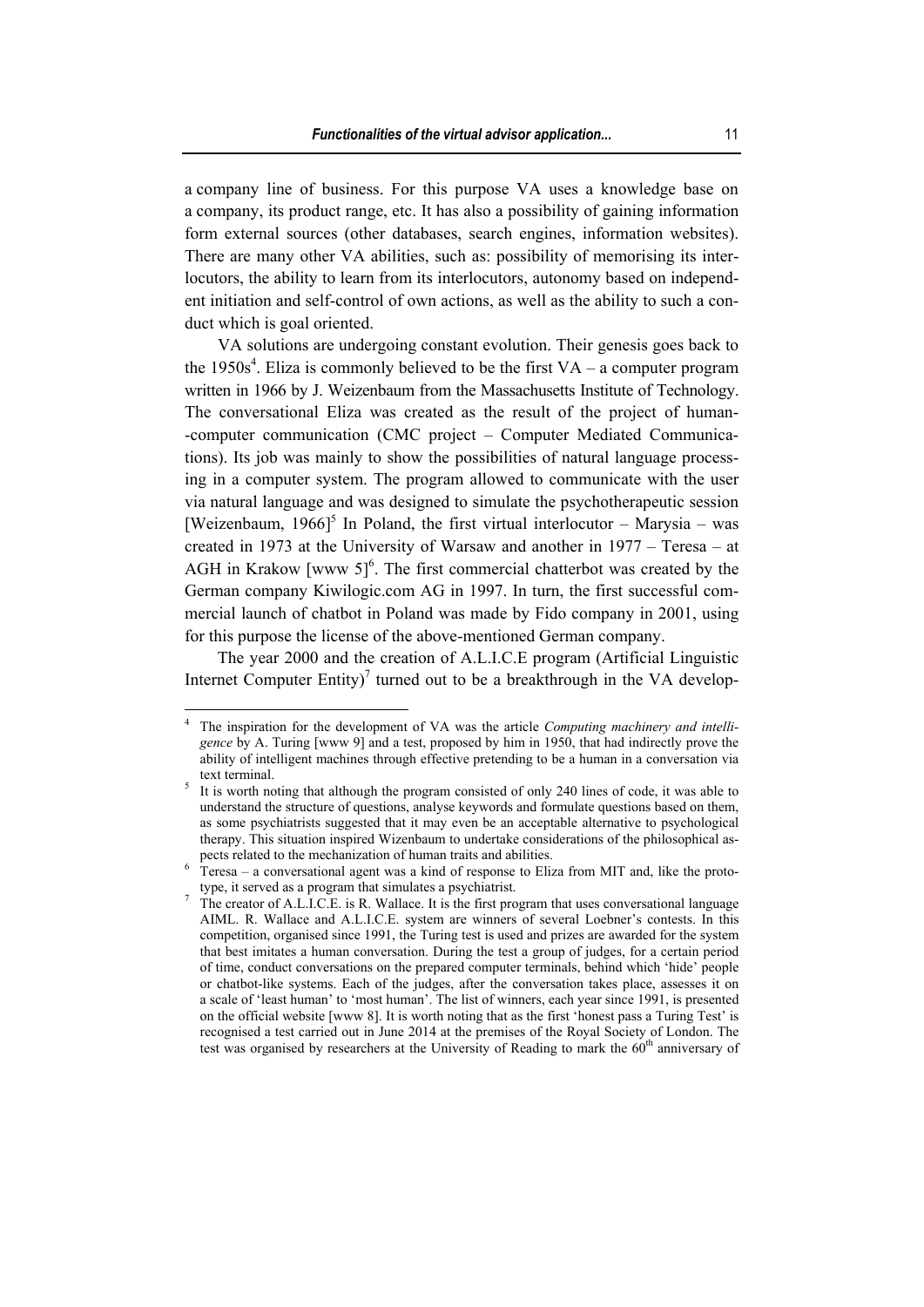ment. Three generations are identified in the VA invention to date [more on the evolution of VA see: Adamczyk, 2009; www 5]. Their analysis leads to the conclusion that the evolutionary development of VA can be assessed at two levels: the linguistic level, where the ability to use natural language and reasonability of utterance are taken into account and the non-linguistic level including criteria such as: VA appearance, its facial expressions, gestures and intonation of utterance [Granström, House, 2007]. It is worth noting that creators of modern VA want to give it as many human characteristics as possible, e.g. possibility to smile, move its mouth, lip synchronization with speech, showing surprise, naturalness of spoken text, speech intonation, enriching the form of impatience signs, approvals or other emotions in the form of nonverbal gestures and so on. Often, for example, VA at the lack of contact with the user gets 'bored', trying to get the interlocutor interested in its own person, drinking coffee, etc. All this is to increase its 'personality' credibility in the user's eyes, contribute to a better understanding of the VA intentions and give the impression of greater user interaction with the program. It could be said that VA has 'its own character' and the ability to demonstrate emotional states. The next step in the VA evolution can be recognition of user emotional states and prediction of their future behaviour based on the modulation of voice, gestures observation by installing appropriate cameras and sensors that are able to analyse: pulse, breathing rhythm or muscle tension and so on.

According to the data service chatbots.org monitoring the implementation of VA, currently over 1100 chatbots operate in the world (data includes 42 countries). In this ranking Poland takes the third position with 126 implemented projects, following the USA (234) and the UK (134), and before the Netherlands (117) and Spain (76). Furthermore, a well-developed market of chatbots exists in France (72) and Germany (53) [www  $1$ ]<sup>8</sup>. Simultaneously, a further, though less and less dynamic, growth in the use of this type of technology can be seen. One of the leaders of completed VA implementations, both in the Polish and global market, is Stanusch Technologies SA company [www  $10$ ]<sup>9</sup>.

1

A. Turing death. The computer program, which has passed the Turing test, claimed to be a 13-year Eugene Goostman, a boy from Odessa in Ukraine. The program received a score of 33%, which means that on so many instances it was able to convince people that it is a human. Some scientists believe that this first 'fair passing' of Turing test is a milestone in human-machine communication [www 6].

It is worth noting that there are many other interesting websites dedicated to VA e.g. www.simonlaven.com, www.aidreams.co.uk, www.internetvraagbaak.nl/chatbots.htm. 9

The Stanusch Technologies S.A. company is an innovative enterprise involved in the research and development of the use of artificial intelligence in business management. It leads projects related to natural language processing (NLP) and semantic information retrieval (WEB 3.0). According to the portal chatbots.org this company is recognised as one of the fastest growing companies in the VA category in the world [www 10].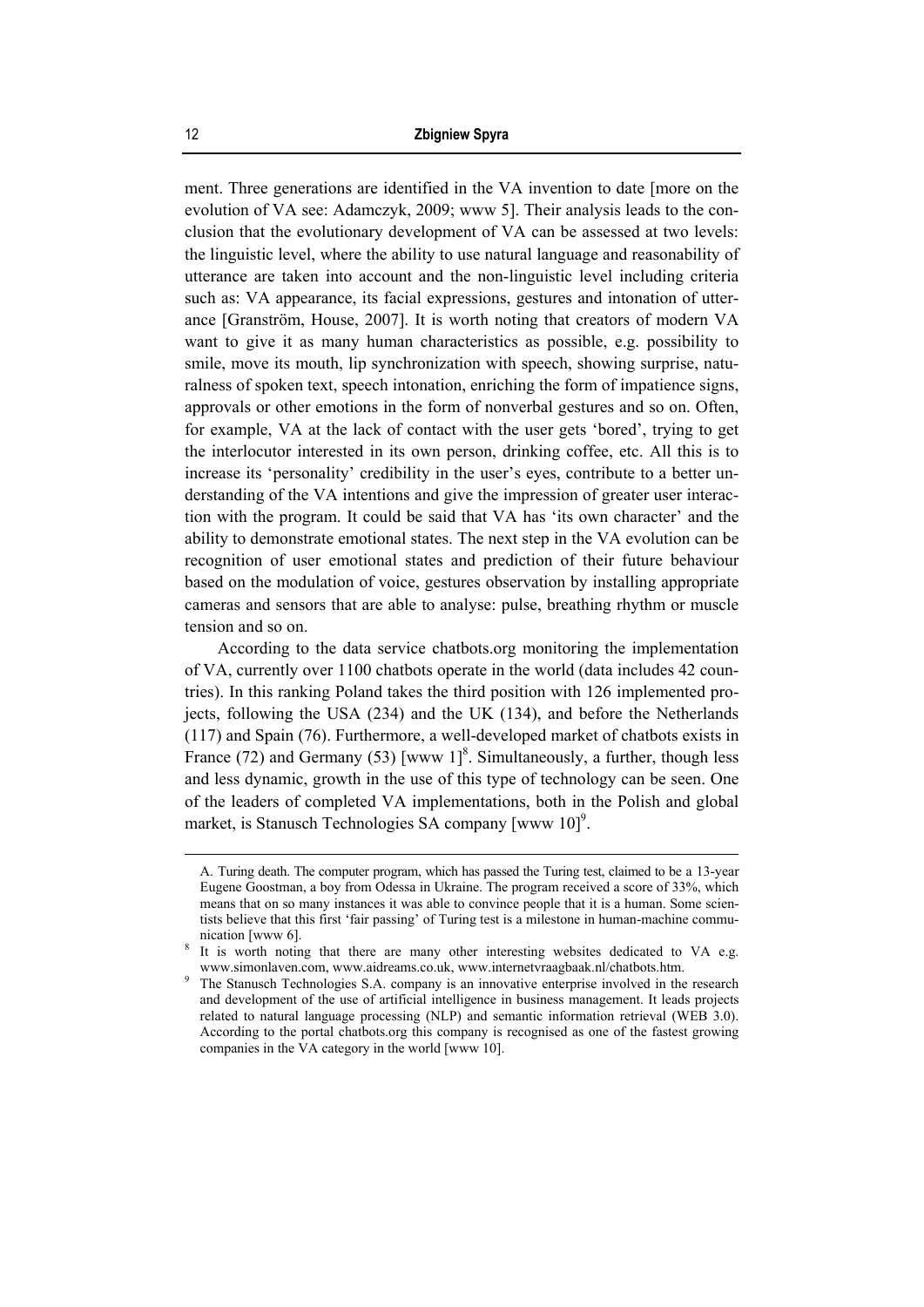Although VA as a technological solution was initially dedicated to companies that have a large number of individual customers, it is worth noting that virtually there are no sector restrictions when it comes to its use. Therefore, it is currently, mainly used in the sectors of finance and insurance, telecommunications, pharmaceuticals, tourism<sup>10</sup>, by companies in the retail sector, in public administration, in the automotive industry (car rental), as well as educational programs on sites dealing with knowledge management, diagnostic systems or as a tool for entertainment, and even in political marketing (Interesting examples are quoted by M. Herma [2013]) and so on. VA can be an interesting solution for all highly specialised companies to support services as an expert system [www 11].

## **2. Virtual advisor vs. instruments and functions of marketing communication**

The nature of modern enterprises is expressed in the communication process with the market environment<sup>11</sup>. It seems that under today's increasingly competitive pressure and connected with it instability of a market position, increased market complexity and uncertainty, and changes in the environment, it can be assumed that in order to attain basic objectives of the company, which help achieve a competitive advantage and a profit, significantly increases the role of marketing communication, understood as a dialogue between the company and the market. Marketing communication acquires here the characteristics of bigger and bigger activeness and creativity. As manifestations of this activeness and creativity can be regarded reaching by enterprises not only to the classical set of instruments, but also their continuous expansion (for more information about the instruments of marketing communications see, e.g. [Wiktor, 2013]). An important factor that 'revolutionises' the system of marketing communications of today's companies is the development of new technologies. Since technology creates new challenges for the marketing communication system and a new quality of communication, and often sets new standards. At the same time, it is considered as an important driver of change in today's market. The main rationale which guides the company while introducing new technologies into the marketing communication is primarily striving to reduce costs, shorten the time required to conduct communications with customers, especially in the case of

 $10$  E.g. a mobile version of the virtual advisor can be an interesting solution for tourism, municipal services because the application can work with geolocalisation system.<br><sup>11</sup> See: classical approach to communication by Ch. Fill, under which he defines it as 'the man-

agement of company's dialogue with its environment' [1999, p. 13].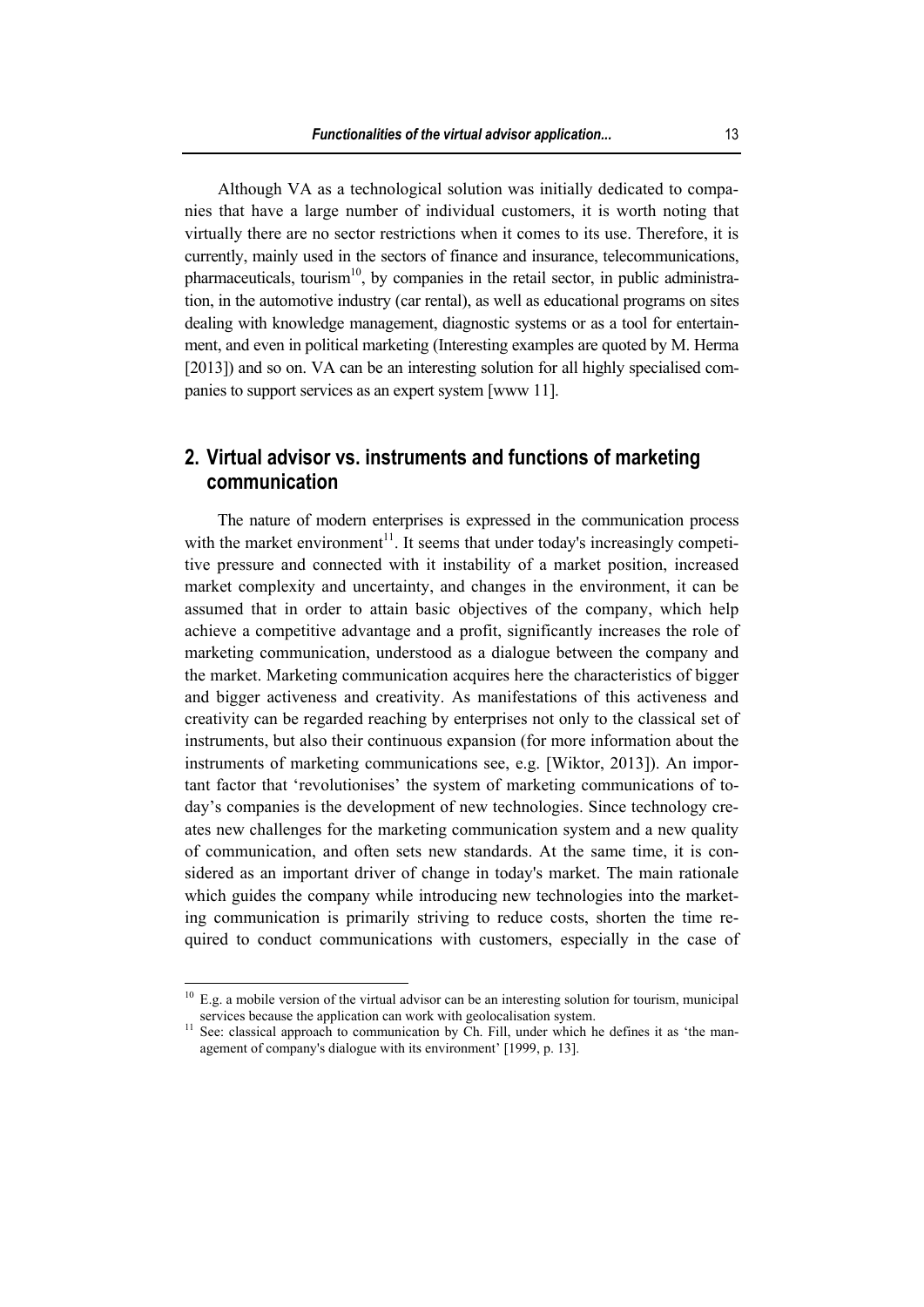standard and repetitive activities, increase flexibility and speed, increase customer satisfaction through continuous access to information and greater opportunities to direct personalized messages (for more information see [Mruk (ed.), 2004]). Moreover, new technologies in company marketing communications are a response to the transformation of modern societies into the information societies<sup>12</sup>. An example of the introduction of innovative technological solutions in marketing communications systems of companies may be VA. It fits well into the functions assigned to the system of marketing communication, i.e. the main function to ensure constant market presence of the company and the basic functions such as: information, persuasive and competitive functions (functions of marketing communication system based on [Wiktor, 2013]). VA, as a computer program that uses artificial intelligence algorithms and in a very realistic way replaces human work, can be used, inter alia, to deliver information characterising the company to the environment, including, e.g. information about promotional campaigns and the company product offer presentations specifying the characteristics essential to and expected by the customer, and even in-depth demonstration of specific products. In this sense, VA as a tool for online communication primarily becomes part of personal promotion (personal sales), but also penetrates other forms of traditional marketing communication: sales promotion, PR or advertising. In case of sales promotion VA may well offer specific benefits of economic and psychological nature, e.g. it could be used in the processes associated with the generation of e-coupons, or creates the opportunity of winning prizes through contests, sweepstakes, games, etc. Manifestation of PR activities performed by VA is, e.g. possibility of providing information to users about various company events, willingness to provide this information and so on. It is worth noting that VA could 'talk' not only to the existing or potential customers, but also, e.g. to representatives of media, employees, agents or representatives of competing companies being an effective form of PR and a source of latest information, and a form of 'sought communication' (it is worth noting here that the implementation of this function requires great care on behalf of the company in updating the data and the speed of response in rectifying the knowledge base). In addition, the implementation of VA on the website as an innovative solution is an important part of building the image of a modern company

 $12$  The transformation of industrial society into the information society was described by A. Toffler in the early 1980s [1986]. In the literature, there is no single, universally accepted definition of IS. The multifaceted aspect of defining the concept is emphasized there. In the economic aspect, it means a society in which information is a key element of socio-economic activity and changes, as well as a resource identifying new competitive advantages in relation to the environment. Information society as a feature of modern economies also introduces the transparency of processes and the requirement to keep open communication with the environment. For a broad characterisation of IS; [see: Castells, 2011].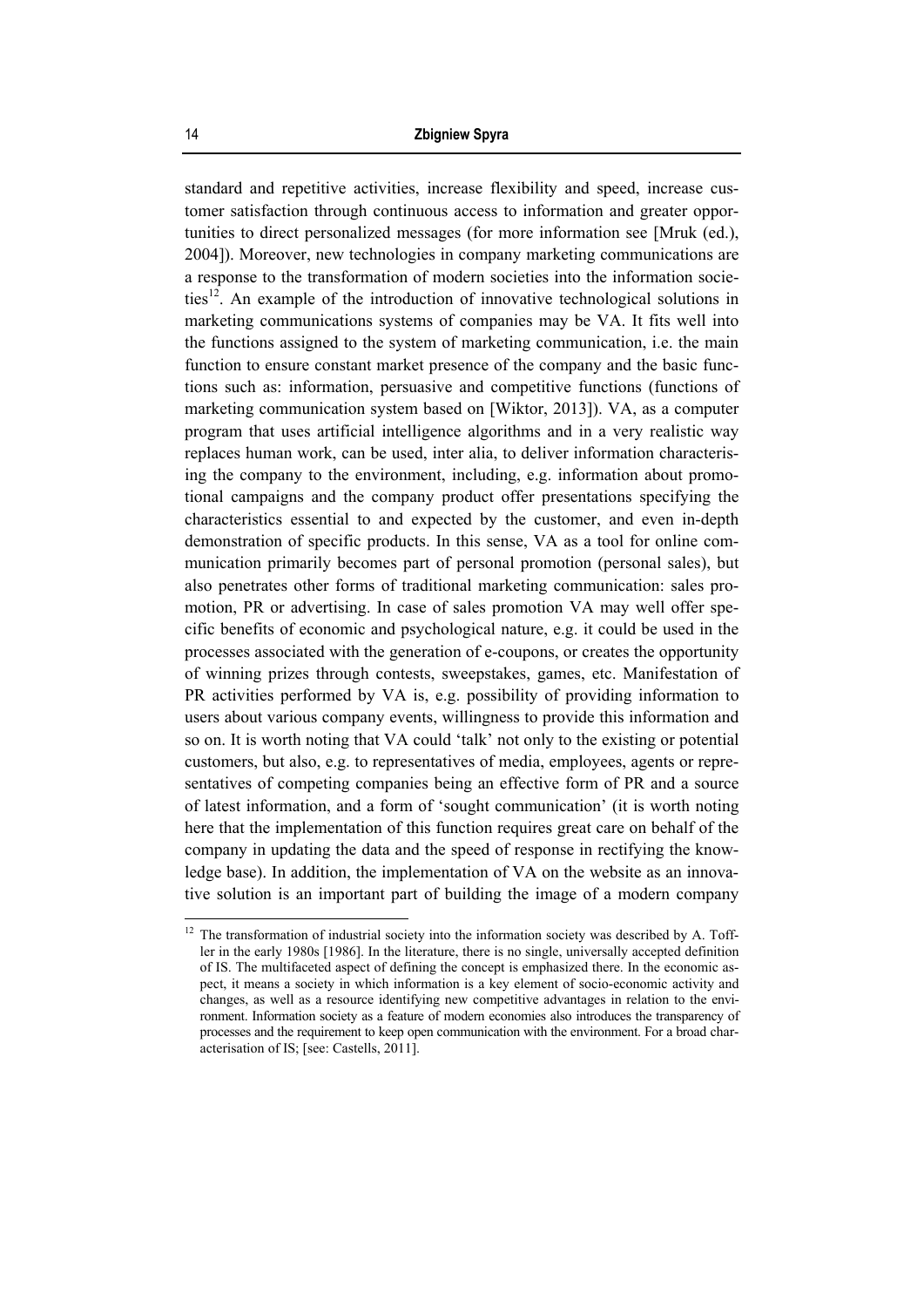and an example of creating company's positive images, it raises the attractiveness of the website and increases the number of visitors $13$ . Users have the impression of contact with another person through an interactive, synchronous way of communication and a sense of controlling the time and the place of using the information. However, in case of advertising, although VA does not meet most of the criteria of advertising definition (mass scale, profitability, impersonal forms of presenting the company's offer, one-way advertising message, message periodicity), it seems that it can carry out certain purposes of advertising, e.g. VA informing about product performance characteristics may expose those of its qualities, which show an advantage over competing products, and also gives great opportunities to inform customers quickly about e.g. the introduction of a new product on the market or making some modifications to the previously existing products. It is also worth noting that VA allows for reaching out many at the same time, although the conversation is individualized and two-way – so we can talk, as it seems, about the phenomenon of 'individualised mass culture'.

## **3. Possibilities of using a virtual advisor in the personal selling process as an element of marketing communications**

 $\overline{a}$ 

As mentioned above, VA as a communication tool fits best the personal selling (personal promotion). In the marketing literature there is no complete agreement as to the definition of the personal selling concept. Many authors believe, however, that it is a fundamental and original form of marketing communications, and its essence is the company offer presentation and sales activation through a direct contact of employees with potential buyers leading to the conclusion of selling transaction [Wiktor, 2013]. The analysis of many definitions of personal selling found in the literature allows for distinguishing key elements of this form of marketing communication, such as: the presentation of the offer during a sales talk (a presentation of an offer is an element of sales talk

<sup>&</sup>lt;sup>13</sup> E.g. one of the objectives of introducing VA in the Inpost company was to create not only an information system, which was convenient for the customer, but mainly to build in the minds of customers an innovative and unique image of the company as a supplier of modern postal services. With the launch of VA the Inpost company has launched a promotional campaign, which was one of the elements of viral marketing. It consisted of encouraging users to talk to VA by entering a mysterious code. After entering the password, and giving a correct answer to questions asked by VA, one of the chosen counsellors gradually 'revealed its secrets'. It is worth noting that the project of placing two VA on the website at the same time is the first of its kind in Poland, and was an important feature of the company's website while distinguishing it from competing sites. You can talk to company's VA: Anna and Adam at www.paczkomaty.pl.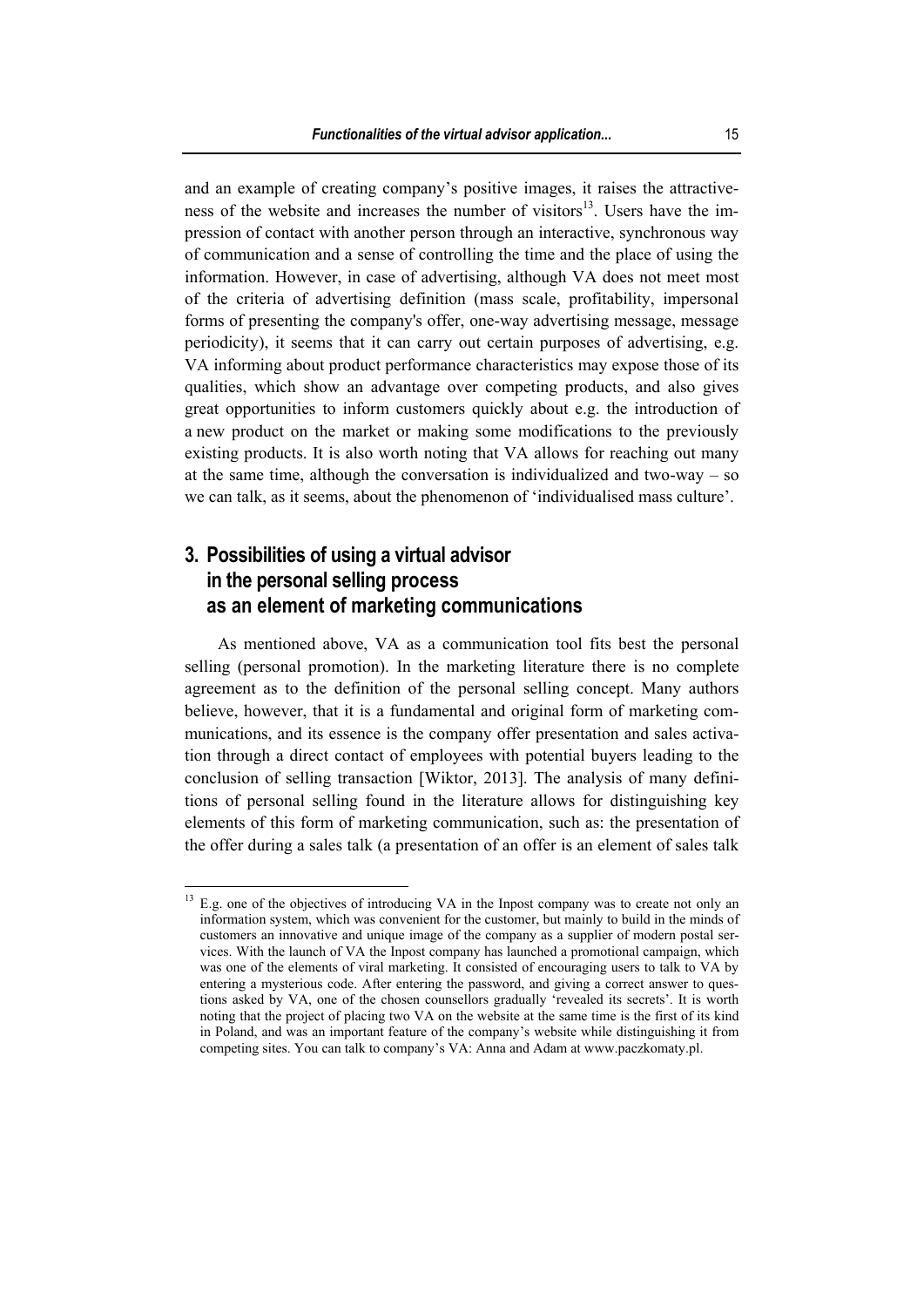during which there is also a stage of need recognition, argumentation – informing and persuading, a response stage to possible objections and a closing stage of sales), a personal communication of a seller with potential buyers, a direct contact, a two-way flow of information between the seller and the buyer (two-way flow of information between the seller and the buyer as a feature of personal selling is pointed by Przybyłowski, Hartley, Kerin, Rudelius [1998, p. 468]; see also [Rydler (ed.), 2001, p. 213]). Furthermore, as Ch. Fill points out, personal selling is, on the one hand, the most expensive element in the structure of the marketing communication instruments, but on the other the most effective in terms of the stage of sales completion  $[1999, p. 439]$ <sup>14</sup>. Additionally, many authors emphasise the flexibility of this form of marketing communication expressed in the possibility of modifying the message and adaptation of arguments to the needs, expectations and communication skills of the interlocutor and thus the impact on decisions as a result of feedback resulting from the process of communication. In personal selling, moreover, the dual communication role of the seller reveals, on the one hand, they are representatives of their own company, on the other hand knowing the preferences and expectations of customers they become almost automatically representative of customers' interests towards their company.

| <b>Personal Selling Functions</b>                                                                                                                                                                                                                | <b>Seller</b> | VA (seller) |  |  |
|--------------------------------------------------------------------------------------------------------------------------------------------------------------------------------------------------------------------------------------------------|---------------|-------------|--|--|
| Information function - providing information about prod-<br>ucts, their utility values, purchase conditions, pricing,<br>promotions, solving some of the problems associated with<br>the use of products, etc.                                   | yes           | yes         |  |  |
| Market researcher function - building databases through<br>the acquisition of information from the market about the<br>needs, expectations and preferences of buyers                                                                             | yes           | yes         |  |  |
| Persuasive function – convincing customers and supporting<br>sales through advice, instruction, presentations, assisting<br>the customer through the possible choice of options and<br>models, etc.                                              | yes           | yes         |  |  |
| Function of company image creation – providing informa-<br>tion about the history of the company, its mission, the<br>possibility of information transmission not only for cus-<br>tomers, but also for the media, distributors, employees, etc. | yes           | yes         |  |  |

Table 1. Personal selling functions and scope of their fulfillment by VA

\* E.g. the InteliWISE company within the VA software offers so-called: panel report, which provides relevant data for use in sales and customer service at any time, for example: aggregate information on what specifically customers ask, how they ask questions, what words they use in the context of the company's offer or what they miss in the offer at the website, or why they give up the purchase, etc. This way the effects of conversation can be monitored continuously and it is possible to check whether business objectives are implemented; [www 4].

<sup>14</sup> It should also be noted that the effectiveness of sales is also easy to measure as opposed to measuring the effectiveness of advertising or PR.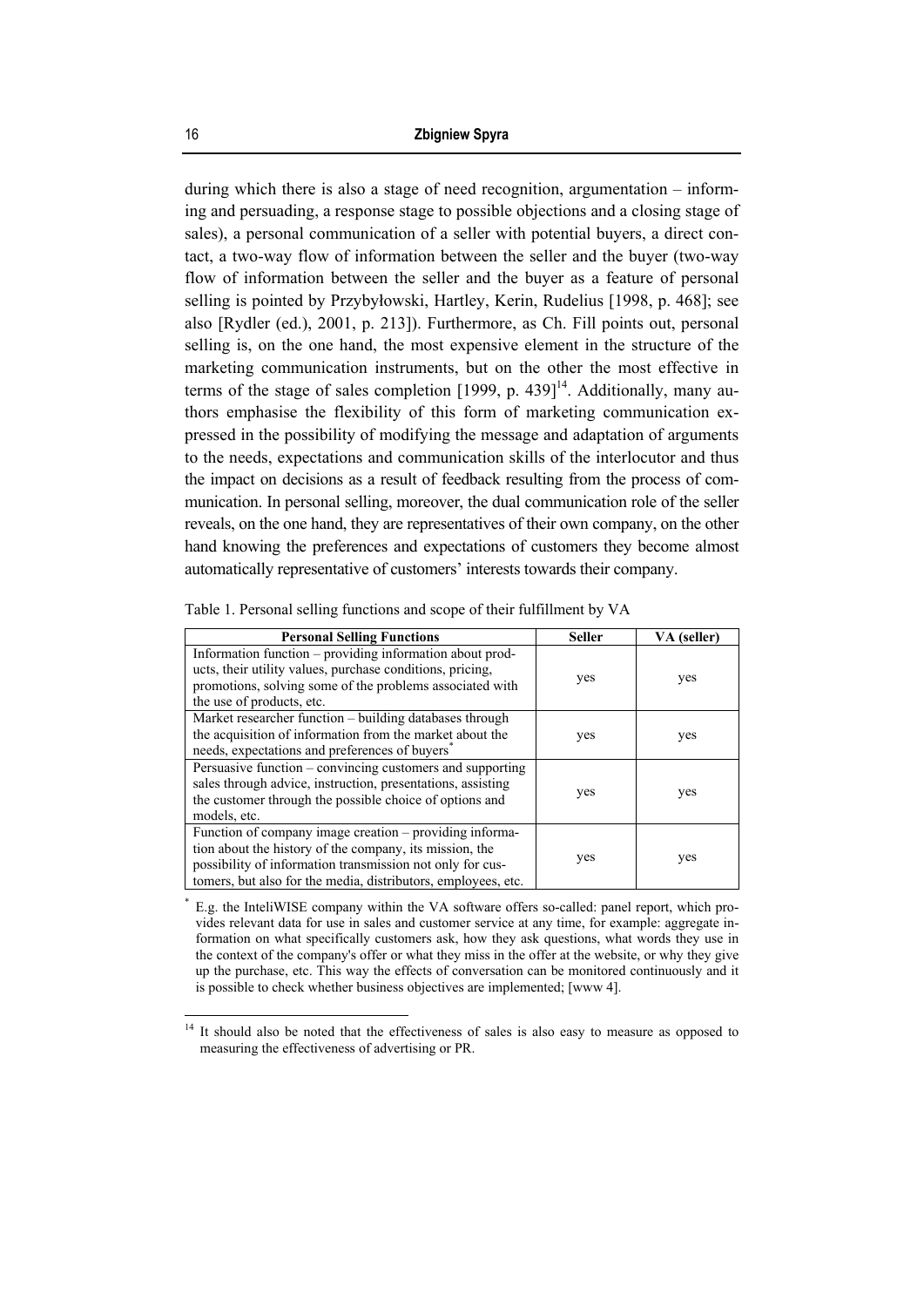Table 1 shows that VA can perform all the functions attributed to personal selling. Its significance is important in case of large customer information needs (about the product and company)<sup>15</sup>, but it can not only provide information, but also receive it and ′get to know′ in this way, the customer, their opinions and possible objections, and then adjust the offer to expectations. The essential difference between a 'real' and virtual advisor is revealed in the nature of marketing activities. The real seller may carry out activities of an active nature (initiating trade talks and submission of bids) and a passive one (response to customer inquiries – triggered by the customer, existing or potential), and VA can only operate in a passive way. Its proactiveness reveals in the fact that it can take the initiative in action and is goal-oriented, e.g. the use of intelligent software in the form of tabs with recommendations helps to increase the value of customer shopping cart. The importance of VA can be smaller if in the company's pricing policy is based on a big range of prices for a negotiation, while in case when the prices are fixed then VA is fully prepared to act as a seller. VA may also function well in situations when there is a need for after-sales service or when customer complaint is submitted. An important feature of VA in the process of personal selling is the fact that there is a full control over when and what offer is provided to the customer. A great advantage of VA in personal selling may turn out to be elimination of most problems associated with the so-called human factor, including: sick leave, holidays, fatigue, 'professional burnout', decreasing levels of patience in case of multiple repetition of questions, incompatibility of corporate culture with attitude towards customer service and lack of involvement or incompetence of the seller in terms of knowledge about a product offer and marketing strategy represented the company on the one hand, or on the other the occurrence among some sellers excessive 'tendency to persuasiveness' understood as too much emphasis on sales and intrusive persuading customers to make decisions, especially in relationships with individual customers. Whereas a well-implemented VA solutions are equipped with such knowledge resources that they increasingly allow them to be experts not only in terms of knowledge concerning their own business, but also general knowledge, which enables them to conduct casual conversations on various topics. The application of these knowledge resources to conduct a conversation with users, both formal and informal, gives users a sense of connectedness and can be considered an important part of building relationships with customers, all the more so that it is the customer who decides about choosing the time and place of contact with VA and

<sup>&</sup>lt;sup>15</sup> Research conducted by Stanuch Technologies showed that in case of VA at the online store Drukuj24.pl up 92% of the questions concerned knowledge about the company and its offer, based on Stanusch Technologies SA information.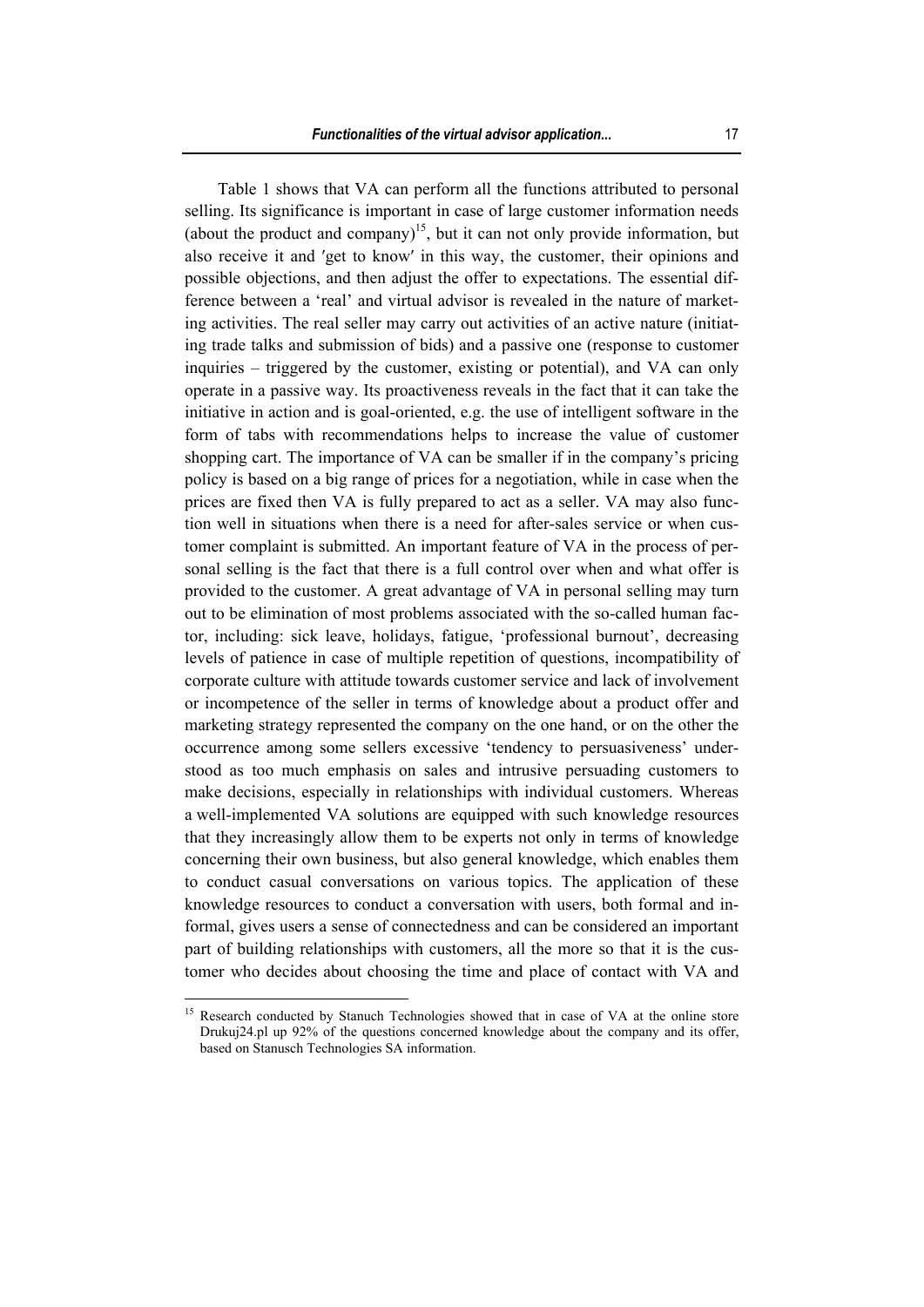the content selection. Table 2 contains the synthetic comparison of selected characteristics of personal selling realized through VA and a ′real′ sales representative.

| Feature                   | <b>Virtual Advisor</b>                                                                                                                                                              | 'Real' sales representative<br>of company               |
|---------------------------|-------------------------------------------------------------------------------------------------------------------------------------------------------------------------------------|---------------------------------------------------------|
| Recipient                 | Individual, but there is an opportu-<br>nity to talk to many at the same time                                                                                                       | Individual, talking with only one<br>customer at a time |
| Information               | Individualised (communication<br>using everyday language)                                                                                                                           | Individualised                                          |
| Cost per one<br>recipient | Low                                                                                                                                                                                 | High                                                    |
| Elasticity                | Significant (e.g. it could adjust the<br>response to the characteristics of the<br>person it is speaking with, and even<br>to the time of the day)                                  | Significant                                             |
| Availability              | Time $(24/7/365)$ and space unlimited                                                                                                                                               | Limited (meetings carefully and<br>pre-agreed)          |
| Feedback                  | Accurate and fast (e.g. during the<br>conversation it can access the appro-<br>priate web page and any electronic<br>files e.g movies, Flash animations,<br>pdf documents, etc.)*** | Accurate and fast                                       |
| Initiative                | Comes from customer only (possi-<br>bility of taking it over during con-<br>versation by VA, goal-oriented                                                                          | May come from customer or sales<br>representative       |
| Scope of control          | High                                                                                                                                                                                | Rather high                                             |

Table 2. Comparison of selected features of personal selling realized through VA and a 'real' sales representative

 E.g. the Stanusch Technologies company estimates that VA is five times less expensive than a traditional customer service via hotline (www.Stanusch.com), while the InteliWISE company estimates that the cost of VA conversation with a customer is about 0,10 PLN, while the

cost of one phone conversation is about PLN 5-25 [www 4].<br>E.g. Ewa VA in an online store EMPIK within 4 months from its implementation responded to 850 thousand questions from customers, talked to 105 thousand interlocutors. It conducted 575

conversations per day and up to 50 conversations simultaneously [www 10].<br>In addition, for example, the live chat feature allows for transferring information contained in customer communication through various channels e.g. a customer moving from VA service to a contact with a consultant does not have to repeat information or inquiries that they have already submitted.

Introducing the aspect of 'a philosophical nature' to considerations about the use of VA in the process of personal selling arises, however, the question whether in view of many significant customer values generated by VA in this process (competence, communication and content of information provided, availability and convenience, etc.), it could be clearly concluded that such communication can effectively replace the personal contact with the seller? May the use of VA in marketing communication processes by adding to it the 'human dimension' and its generating higher utility time (24/7/365), and the convenience

\*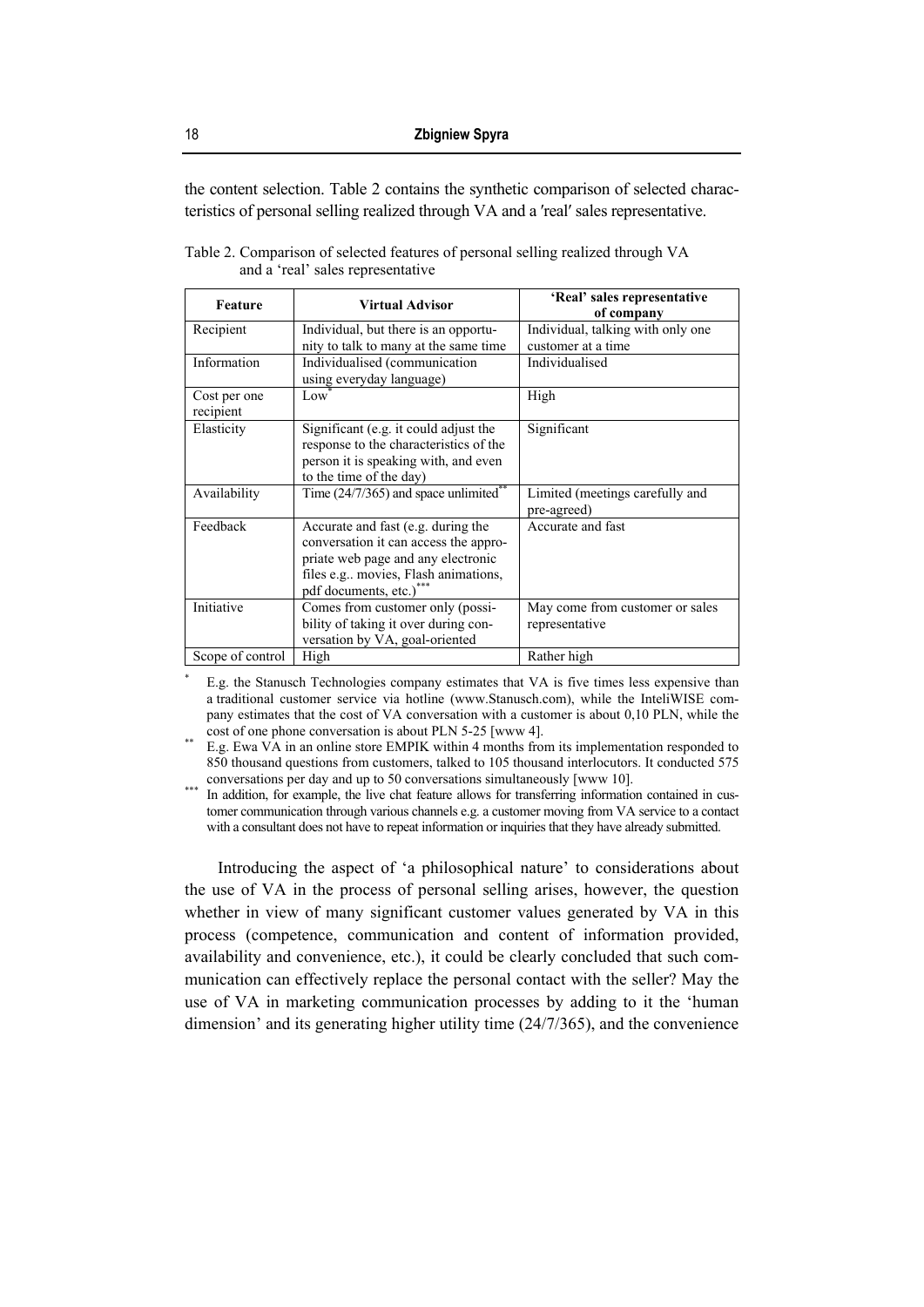of place selection be an equivalent alternative to personal contacts? Is the use of VA actually perceived by the existing and potential customers as a tool for increasing the quality of communication effectively and strengthening relationships with customers, or vice versa, is it perceived by customers as a sign of mechanisation of contacts, a kind of 'industrialisation' and even marginalisation of personalised message prevalence? Table 3 contains the basic features of marketing communications of companies using VA to summarise the above discussion.

| Feature                               | <b>Characteristics</b>                              |
|---------------------------------------|-----------------------------------------------------|
| Real-time access to VA                | in reality unlimited                                |
| Cost of marketing message with VA use | low                                                 |
| VA flow of information                | two-way                                             |
| VA knowledge                          | limited to knowledge base                           |
| VA range                              | global                                              |
| Elasticity of information provided    | high, great possibility of personalising provided   |
| by VA                                 | information                                         |
| Opportunities of conducting research  | quite high                                          |
| Level of trust                        | higher then to Internet as medium                   |
| Target group of users (customers)     | Y generation <sup>*</sup>                           |
| <b>Additional functions</b>           | additional channel of receiving orders <sup>®</sup> |

Table 3. Key features of marketing communication using VA

\*

 In fact, there is a lack of research on the characteristics of VA users, including those selected due to their age, but it seems that a potentially 'predisposed' group of users (customers) is the so-called Y Generation, namely young people who 'live from their birth' with new media and products of modern technology. The available results of studies show that this generation considers as basic selection factors the following: convenience and accessibility, to a lesser extent, price (and therefore the value offered by VA), and additionally, they consider innovation as a key factor in business development, recognizing the positive impact of these innovations in business on social development; see: the results of a global survey of Millennial Innovation Survey carried out by the Millward Brown company [www 2].

E.g. within three months of implementation Victoria VA at an online store Drukuj24.pl there was recorded an overall increase in orders of 25%, a threefold increase in the number of orders on Saturday and Sunday, and a threefold increase in turnover after 17.00. In the third month after the implementation of the turnover after 17.00 on weekdays accounted for an average of 38% of a daily turnover; based on the Stanusch Technologies SA company information.

To sum up, it can be said that VA is a kind of an answer to the quest of alternative forms of communication with the environment by today's companies. It can build a message in such a way as to more effectively reach the individual customer, often resistant to traditional forms of promotion. At the same time, it is a good example of the creation of unlimited forms of communication with the environment by new technologies (the only limitation seems to be just the human imagination). It should be noted, however, that this solution can not be treated as the sole channel of communication, able to replace other forms of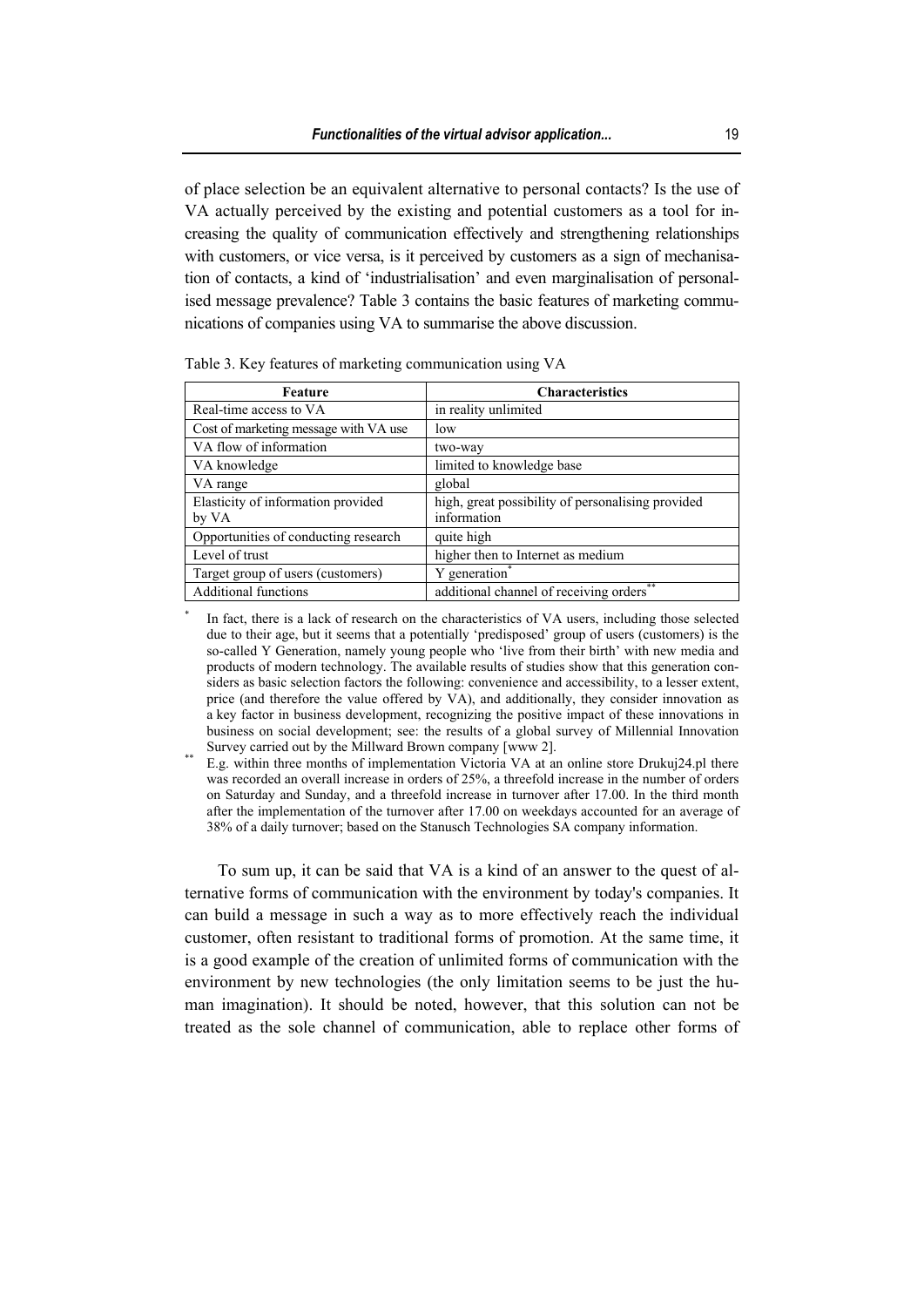marketing communication<sup>16</sup>, but rather as an important element of measures used by the company to communicate with the environment perceived by customers as an important source of information with high growth potential in the field of communication.

## **Conclusions**

Continually developing technology strongly affects many areas of functioning of modern companies. This changes the rules of marketing significantly. Further, this often forces companies to reformulate existing procedures of identifying customers, communicating with them and delivering value. One of the pillars of contemporary marketing becomes virtuality [Frąckiewicz,  $2010$ ]<sup>17</sup>. It means moving parts of processes including creating, communicating and delivering value, which are the essence of modern marketing management philosophy in cyberspace. This happens in response to changes in behaviour of customers who increasingly appreciate their time, freedom to choose the place and manner of contact. Adapting to customer needs means for enterprises to invest in new solutions and technologies that enable contact with the customer (potential and existing) at any time when they would it expected. One of these new solutions that can be implemented successfully anywhere in companies where it is necessary to contact the customer is VA. It can be 'hired', for example, as a seller in the online store, a customer advisor, a consultant in the customer service office, a virtual representative of the company, a market researcher (VA is capable of acquiring data about clients and study their preferences and expectations with respect to products and services offered by company), as well as a partner for casual conversations. The ability to perform multiple tasks by VA, additionally in various areas of marketing activities, mainly in the processes of marketing communications, as well as its full availability cause that this solution, is increasingly implemented by domestic companies becoming undoubtedly the key to create a 'double value' – the value for the companies themselves and the value for their customers [Bajdak, Drzazga, 2013, p. 38.].

The diversity of companies that have decided on VA deployments, and the evolution of their implementation development in Poland may indicate a grow-

<sup>&</sup>lt;sup>16</sup> The confirmation of such a hypothesis could be the research results according to which up to 93% of Polish customers said they participated at least once in communication with the involvement of different media in the past year; e.g. 54% of customers began their communication on the Internet, and then passed to voice communication. It seems that the need for integrated communications continue to grow as customers will increasingly use new information and communication technologies [see: www 7].<br><sup>17</sup> The author stresses that apart from the virtuality, the pillars of modern relationship marketing

are also knowledge and interdependence.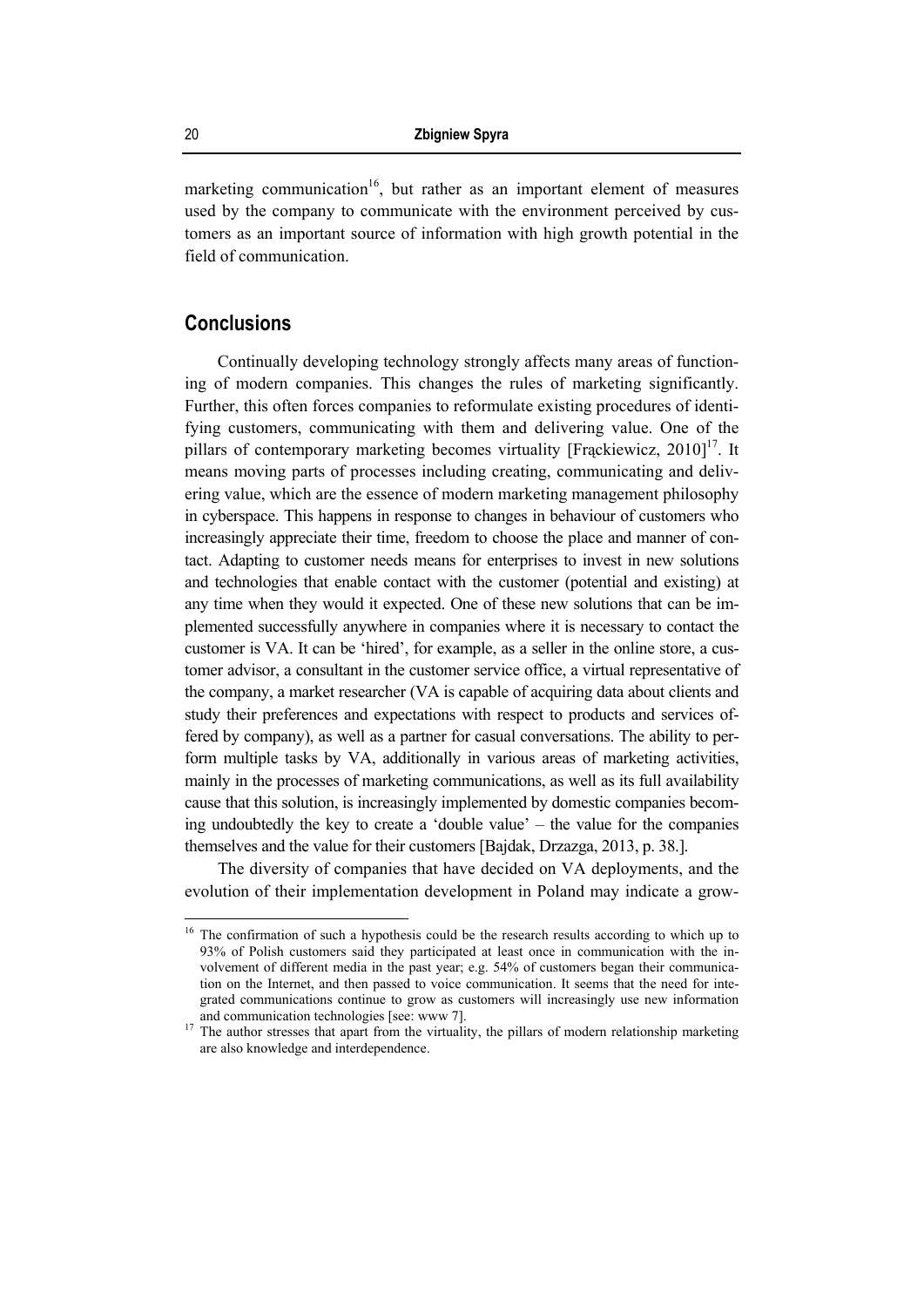ing interest in the use of VA by companies in their marketing activities, in particular in order to improve marketing communications with customers and to provide them with personalised information. Many companies treat the implementation of VA as a prescription for reducing costs, others see in this solution the ability to increase the attractiveness of their website and create the image of a modern market participant employing the latest technology applications<sup>18</sup>. On the other hand, it has to be emphasised that the currently proposed solutions because of many problems associated with the complexity of natural language, especially the Polish language, are not free from defects and they have be improved. However, recognising the progress to date in the evolution of VA, it seems that it is only a matter of time until they reach a level that will make them to become more standard solutions than distinguishing features, offering even greater value to businesses and their customers, particularly in improving communication processes while reducing the cost of customer service.

#### **References**

 $\overline{a}$ 

Adamczyk J. (2009), *Ewolucja internetowych botów*, "Marketing w Praktyce", nr 1.

Bajdak A., Drzazga M. (2013), *Komunikacja marketingowa w procesie tworzenia wartości w przedsiębiorstwach handlu detalicznego*, "Handel Wewnętrzny", maj-czerwiec.

- Castells M. (2011), *Społeczeństwa sieci*, WN PWN, Warszawa.
- Fill Ch. (1999), *Marketing Communications: contexts, contents and strategies*, Prentice Hall, London.
- Frąckiewicz E. (2010), *Nowe technologie informacyjno-komunikacyjne w marketingu przedsiębiorstw na rynku sieciowych powiązań*, Wydawnictwo Uniwersytetu Szczecińskiego, Szczecin.
- Granström B., House D. (2007), *Modelling and evaluating verbal and non-verbal communication in talking animated interface agents* [in:] L. Dybkjaer, H. Hemsen, W. Minker (eds.), *Evaluation of text and speech systems*, Springer Science – Business Media, Berlin.
- Herma M. (2013), *Bo to bot był*, "Polityka", nr 36.
- Kotler Ph., Amstrong G., Saunders J. (2002), *Marketing. Podręcznik europejski*, PWE, Warszawa.
- Kotler Ph., Caslione J.A., (2009), *Chaotics: The business of managing and marketing in the age of turbulence*, MT Biznes, Warsaw.
- Mruk H., red. (2004), *Komunikowanie się w marketingu*, PWE, Warszawa.
- Porter M.E., (2001), *Strategy and the Internet*, "Harvard Business Review", No. 3.

<sup>&</sup>lt;sup>18</sup> Many benefits generated by VA for companies were confirmed by the first empirical study carried out by K. Kuligowska in 2010. According to the research results, VA implementation in companies contributed to the significant reduction in costs allocated to customer service, an increase in transactions conducted online, or an increase in the number of repeat visitors to websites of companies [see: www 3].